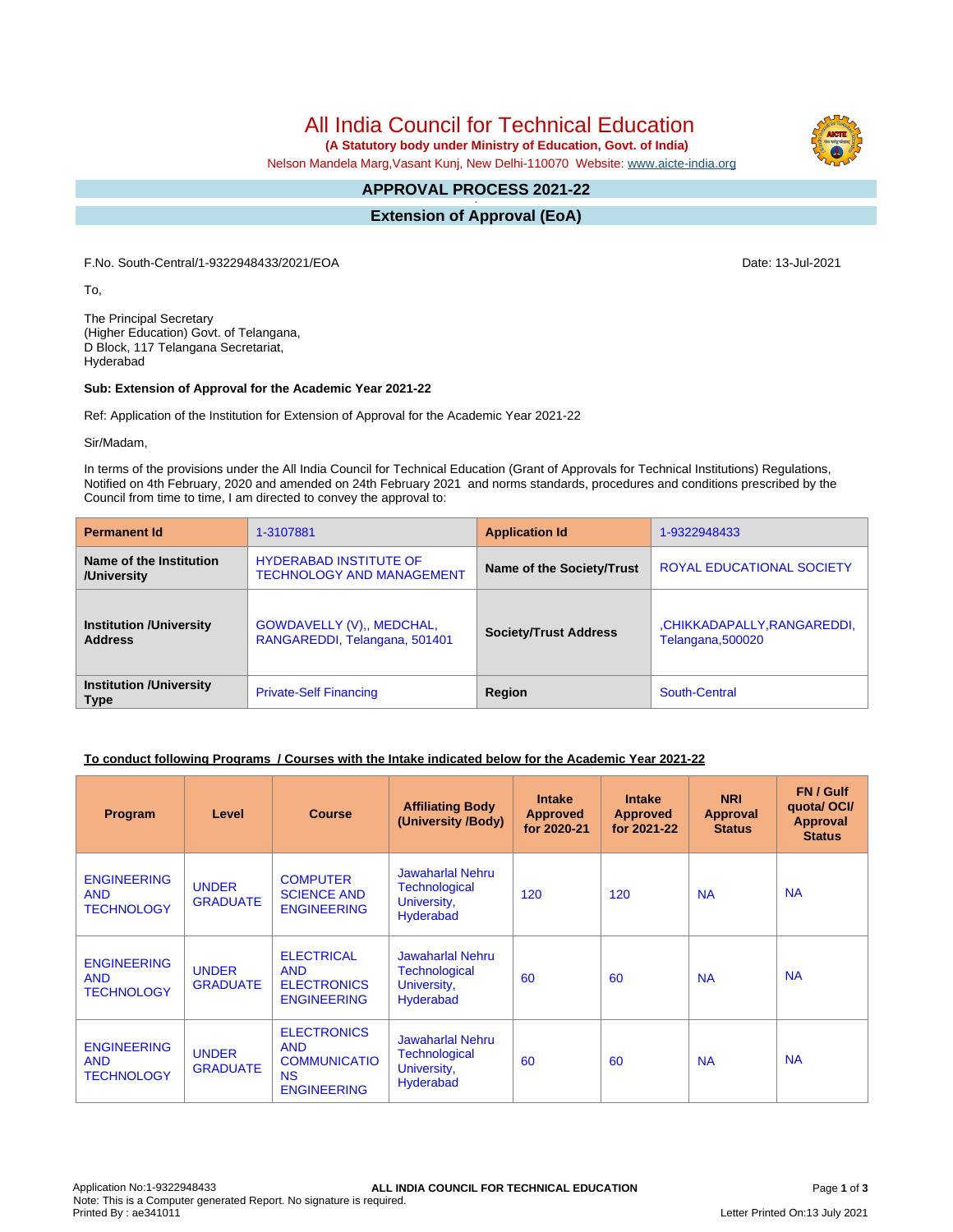| <b>ENGINEERING</b><br><b>AND</b><br><b>TECHNOLOGY</b> | <b>UNDER</b><br><b>GRADUATE</b> | <b>MECHANICAL</b><br><b>ENGINEERING</b>                                                                                                             | <b>Jawaharlal Nehru</b><br><b>Technological</b><br>University,<br>Hyderabad        | 60 | 60 | <b>NA</b> | <b>NA</b> |
|-------------------------------------------------------|---------------------------------|-----------------------------------------------------------------------------------------------------------------------------------------------------|------------------------------------------------------------------------------------|----|----|-----------|-----------|
| <b>ENGINEERING</b><br><b>AND</b><br><b>TECHNOLOGY</b> | <b>UNDER</b><br><b>GRADUATE</b> | <b>COMPUTER</b><br><b>SCIENCE AND</b><br><b>ENGINEERING(A</b><br><b>RTIFICIAL</b><br><b>INTELLIGENCE</b><br><b>AND MACHINE</b><br><b>LEARNING</b> ) | <b>Jawaharlal Nehru</b><br><b>Technological</b><br>University,<br>Hyderabad        | 60 | 60 | <b>NA</b> | <b>NA</b> |
| <b>ENGINEERING</b><br><b>AND</b><br><b>TECHNOLOGY</b> | <b>UNDER</b><br><b>GRADUATE</b> | <b>COMPUTER</b><br><b>SCIENCE &amp;</b><br><b>ENGINEERING</b><br>(IOT)                                                                              | <b>Jawaharlal Nehru</b><br><b>Technological</b><br>University,<br>Hyderabad        | 60 | 60 | <b>NA</b> | <b>NA</b> |
| <b>ENGINEERING</b><br><b>AND</b><br><b>TECHNOLOGY</b> | <b>UNDER</b><br><b>GRADUATE</b> | <b>COMPUTER</b><br><b>SCIENCE AND</b><br><b>ENGINEERING</b><br><b>(CYBER)</b><br><b>SECURITY)</b>                                                   | <b>Jawaharlal Nehru</b><br><b>Technological</b><br>University,<br>Hyderabad        | 60 | 60 | <b>NA</b> | <b>NA</b> |
| <b>ENGINEERING</b><br><b>AND</b><br><b>TECHNOLOGY</b> | <b>UNDER</b><br><b>GRADUATE</b> | <b>COMPUTER</b><br><b>SCIENCE AND</b><br><b>ENGINEERING</b><br>(DATA SCIENCE)                                                                       | <b>Jawaharlal Nehru</b><br><b>Technological</b><br>University,<br><b>Hyderabad</b> | 60 | 60 | <b>NA</b> | <b>NA</b> |

## Approved New Course(s)

**It is mandatory to comply with all the essential requirements as given in APH 2021-22 (Appendix 6)**

## **Important Instructions**

- 1. The State Government/ UT/ Directorate of Technical Education/ Directorate of Medical Education shall ensure that 10% of reservation for Economically Weaker Section (EWS) as per the reservation policy for admission, operational from the Academic year 2019-20 is implemented without affecting the reservation percentages of SC/ ST/ OBC/ General. However, this would not be applicable in the case of Minority Institutions referred to the Clause (1) of Article 30 of Constitution of India. Such Institution shall be permitted to increase in annual permitted strength over a maximum period of two years.
- 2. The Institution offering courses earlier in the Regular Shift, First Shift, Second Shift/Part Time now amalgamated as total intake shall have to fulfil all facilities such as Infrastructure, Faculty and other requirements as per the norms specified in the Approval Process Handbook 2021-22 for the Total Approved Intake. Further, the Institutions Deemed to be Universities/ Institutions having Accreditation/ Autonomy status shall have to maintain the Faculty: Student ratio as specified in the Approval Process Handbook.
- 3. Strict compliance of Anti-Ragging Regulation, Establishment of Committee for SC/ ST, Establishment of Internal Complaint Committee (ICC), Establishment of Online Grievance Redressal Mechanism, Barrier Free Built Environment for disabled and elderly persons, Fire and Safety Certificate should be maintained as per the provisions made in Approval Process Handbook and AICTE Regulation notified from time to time.
- 4. In case of any differences in content in this Computer generated Extension of Approval Letter, the content/information as approved by the Executive Council / General Council as available on the record of AICTE shall be final and binding.

**Prof.Rajive Kumar Member Secretary, AICTE**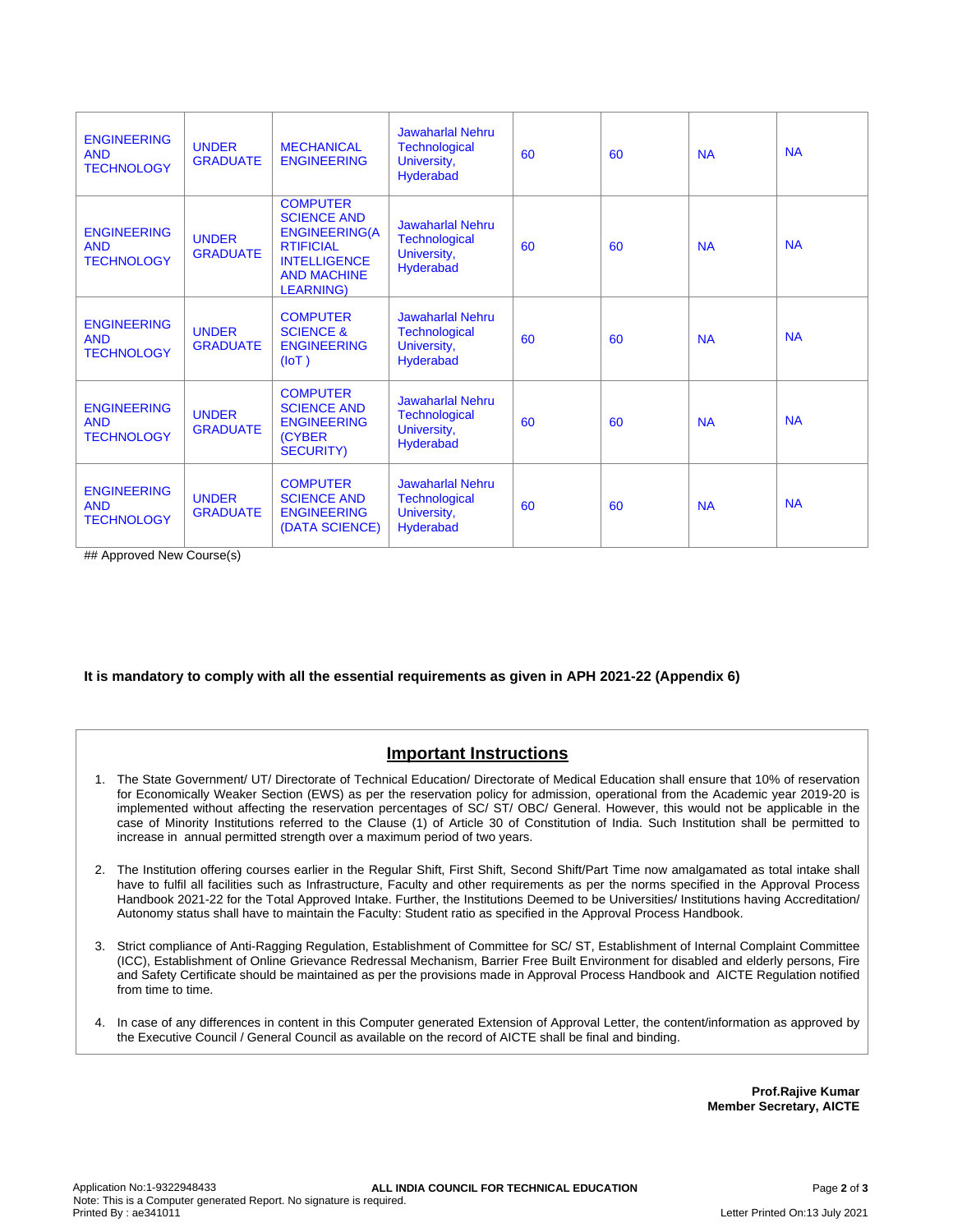Copy \*\* to:

- **1. The Director of Technical Education\*\*, Telangana**
- **2**. **The Registrar\*\*,** Jawaharlal Nehru Technological University, Hyderabad
- **3. The Principal / Director,** HYDERABAD INSTITUTE OF TECHNOLOGY AND MANAGEMENT Gowdavelly (V),, Medchal,Rangareddi, Telangana,501401

## **4. The Secretary / Chairman,**

CHIKKADAPALLY,RANGAREDDI Telangana,500020

### **5. The Regional Officer,**

All India Council for Technical Education First Floor, old BICARD Building Jawaharlal Nehru Technological University Masab Tank, Hyderabad-500076

## **6. Guard File(AICTE)**

Note: Validity of the Course details may be verified at <http://www.aicte-india.org/> **.**

\*\* Individual Approval letter copy will not be communicated through Post/Email. However, consolidated list of Approved Institutions(bulk) will be shared through official Email Address to the concerned Authorities mentioned above.

This is a computer generated Statement. No signature Required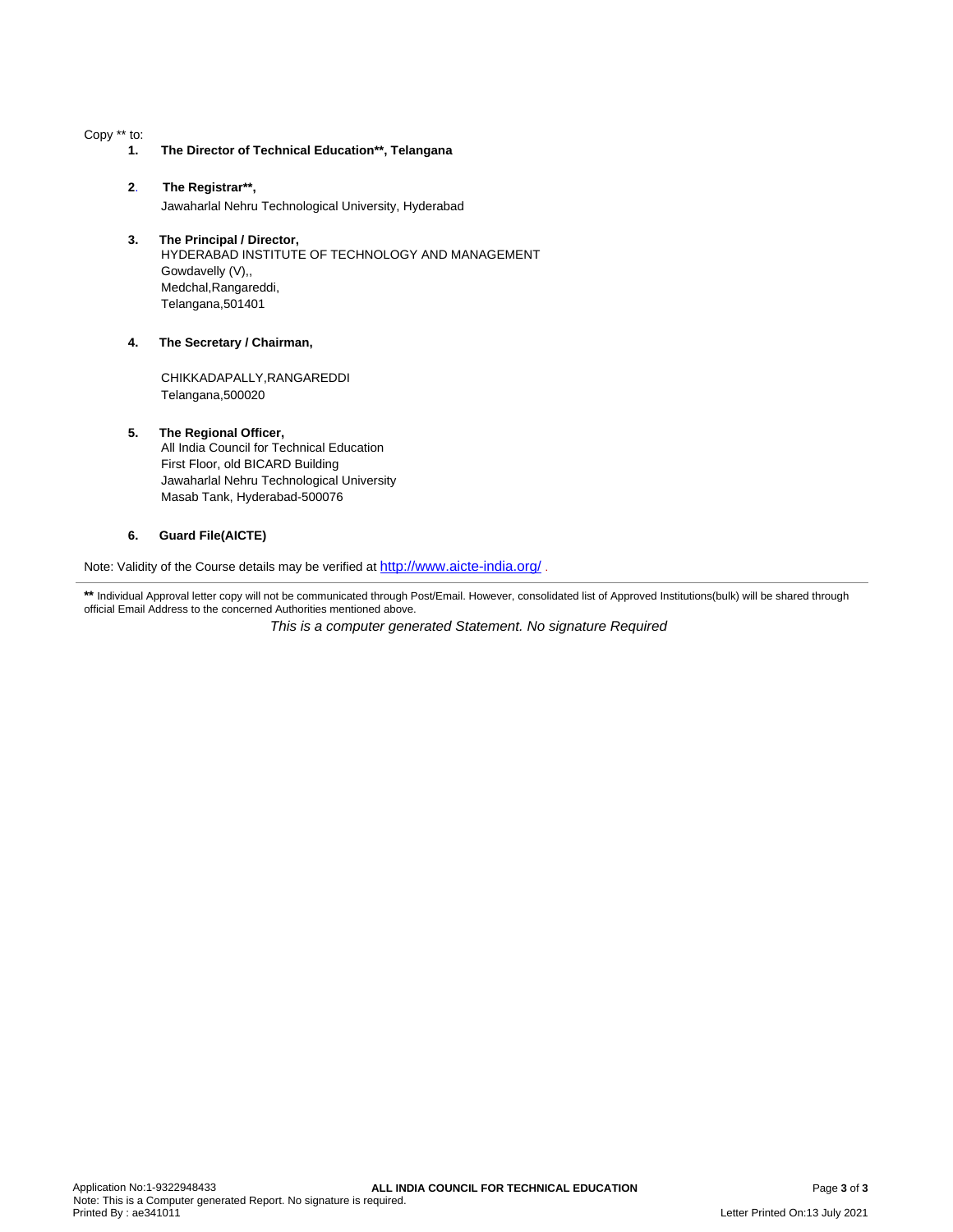**(A Statutory body under Ministry of HRD, Govt. of India)**

Nelson Mandela Marg,Vasant Kunj, New Delhi-110070 Website: [www.aicte-india.org](http://www.aicte-india.org)

#### **APPROVAL PROCESS 2020-21 Extension of Approval (EoA) - Corrigendum -**

F.No. South-Central/1-7002961244/2020/EOA/ Corrigendum-1 Date:22-Jul-2020

To,

The Principal Secretary (Higher Education) Govt. of Telangana, D Block, 117 Telangana Secretariat, Hyderabad

## **Sub: Extension of Approval for the Academic Year 2020-21**

Ref: Application of the Institution for Extension of approval for the Academic Year 2020-21

| EOA Issued on | F.No. South-Central/1-            | 15-Jun-2020 |
|---------------|-----------------------------------|-------------|
|               | 7002961244/2020/EOA               |             |
| Corrigendum 1 | F.No. South-Central/1-            | 22-Jul-2020 |
|               | 7002961244/2020/EOA/Corrigendum-1 |             |

Ref: Application of the Institution for Extension of Approval for the Academic Year 2020-21

### Sir/Madam,

In terms of the provisions under the All India Council for Technical Education (Grant of Approvals for Technical Institutions) Regulations 2020 notified by the Council vide notification number F.No. AB/AICTE/REG/2020 dated 4<sup>th</sup> February 2020 and norms standards, procedures and conditions prescribed by the Council from time to time, I am directed to convey the approval to

| <b>Permanent Id</b>        | 1-3107881                                                         | <b>Application Id</b>        | 1-7002961244                                                                                          |
|----------------------------|-------------------------------------------------------------------|------------------------------|-------------------------------------------------------------------------------------------------------|
| Name of the Institution    | <b>HYDERABAD INSTITUTE OF</b><br><b>TECHNOLOGY AND MANAGEMENT</b> | Name of the Society/Trust    | <b>ROYAL EDUCATIONAL SOCIETY</b>                                                                      |
| <b>Institution Address</b> | GOWDAVELLY (V),, MEDCHAL,<br>RANGAREDDI, Telangana, 501401        | <b>Society/Trust Address</b> | 1-1-191/A, 1ST FLOOR, ABOVE<br><b>VYSYA</b><br>BANK, CHIKKADAPALLY, RANGAR<br>EDDI, Telangana, 500020 |
| <b>Institution Type</b>    | <b>Private-Self Financing</b>                                     | Region                       | South-Central                                                                                         |

## **To conduct following Courses with the Intake indicated below for the Academic Year 2020-21**

| Program                                               | Level                           | <b>Course</b>                                                               | <b>Affiliating Body</b><br>(University)<br>/Body)                    | <b>Intake</b><br><b>Approved</b><br>for 2019-20 | <b>Intake</b><br><b>Approved</b><br>for 2020-21 | <b>NRI</b><br>Approval<br><b>Status</b> | PIO/FN/<br><b>Gulf quotal</b><br><b>OCI</b><br><b>Approval</b><br><b>Status</b> |
|-------------------------------------------------------|---------------------------------|-----------------------------------------------------------------------------|----------------------------------------------------------------------|-------------------------------------------------|-------------------------------------------------|-----------------------------------------|---------------------------------------------------------------------------------|
| <b>ENGINEERING</b><br><b>AND</b><br><b>TECHNOLOGY</b> | <b>UNDER</b><br><b>GRADUATE</b> | <b>COMPUTER</b><br><b>SCIENCE AND</b><br><b>ENGINEERING</b>                 | Jawaharlal Nehru<br>Technological<br>University,<br>Hyderabad        | 120                                             | 120                                             | <b>NA</b>                               | <b>NA</b>                                                                       |
| <b>ENGINEERING</b><br><b>AND</b><br><b>TECHNOLOGY</b> | <b>UNDER</b><br><b>GRADUATE</b> | <b>ELECTRICAL</b><br><b>AND</b><br><b>ELECTRONICS</b><br><b>ENGINEERING</b> | Jawaharlal Nehru<br><b>Technological</b><br>University,<br>Hyderabad | 60                                              | 60                                              | <b>NA</b>                               | <b>NA</b>                                                                       |

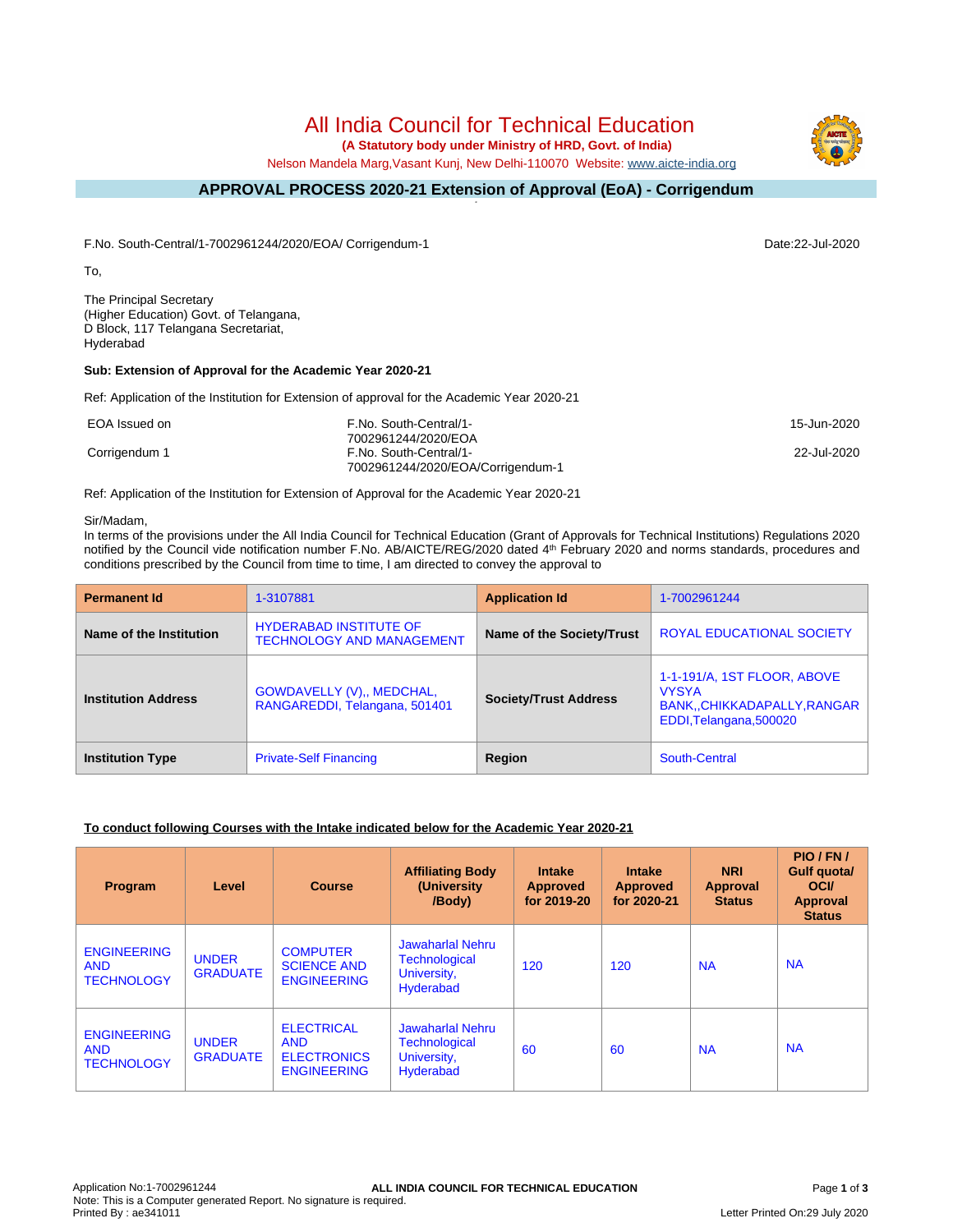| <b>ENGINEERING</b><br><b>AND</b><br><b>TECHNOLOGY</b> | <b>UNDER</b><br><b>GRADUATE</b> | <b>ELECTRONICS</b><br><b>AND</b><br><b>COMMUNICATIO</b><br><b>NS</b><br><b>ENGINEERING</b>                                                         | <b>Jawaharlal Nehru</b><br><b>Technological</b><br>University,<br><b>Hyderabad</b> | 120          | 60         | <b>NA</b> | <b>NA</b> |
|-------------------------------------------------------|---------------------------------|----------------------------------------------------------------------------------------------------------------------------------------------------|------------------------------------------------------------------------------------|--------------|------------|-----------|-----------|
| <b>ENGINEERING</b><br><b>AND</b><br><b>TECHNOLOGY</b> | <b>UNDER</b><br><b>GRADUATE</b> | <b>MECHANICAL</b><br><b>ENGINEERING</b>                                                                                                            | <b>Jawaharlal Nehru</b><br><b>Technological</b><br>University,<br><b>Hyderabad</b> | 120          | 60         | <b>NA</b> | <b>NA</b> |
| <b>ENGINEERING</b><br><b>AND</b><br><b>TECHNOLOGY</b> | <b>UNDER</b><br><b>GRADUATE</b> | <b>COMPUTER</b><br><b>SCIENCE AND</b><br><b>ENGINEERING(A</b><br><b>RTIFICIAL</b><br><b>INTELLIGENCE</b><br><b>AND MACHINE</b><br><b>LEARNING)</b> | <b>Jawaharlal Nehru</b><br><b>Technological</b><br>University,<br><b>Hyderabad</b> | $\mathbf{0}$ | $60^{#}\%$ | <b>NA</b> | <b>NA</b> |
| <b>ENGINEERING</b><br><b>AND</b><br><b>TECHNOLOGY</b> | <b>UNDER</b><br><b>GRADUATE</b> | <b>COMPUTER</b><br><b>SCIENCE &amp;</b><br><b>ENGINEERING</b><br>(IOT)                                                                             | <b>Jawaharlal Nehru</b><br><b>Technological</b><br>University,<br><b>Hyderabad</b> | $\mathbf{0}$ | $60^{#}\%$ | <b>NA</b> | <b>NA</b> |
| <b>ENGINEERING</b><br><b>AND</b><br><b>TECHNOLOGY</b> | <b>UNDER</b><br><b>GRADUATE</b> | <b>COMPUTER</b><br><b>SCIENCE AND</b><br><b>ENGINEERING</b><br><b>(CYBER)</b><br><b>SECURITY)</b>                                                  | <b>Jawaharlal Nehru</b><br><b>Technological</b><br>University,<br><b>Hyderabad</b> | $\mathbf{0}$ | $60^{#}\%$ | <b>NA</b> | <b>NA</b> |
| <b>ENGINEERING</b><br><b>AND</b><br><b>TECHNOLOGY</b> | <b>UNDER</b><br><b>GRADUATE</b> | <b>COMPUTER</b><br><b>SCIENCE AND</b><br><b>ENGINEERING</b><br>(DATA SCIENCE)                                                                      | <b>Jawaharlal Nehru</b><br><b>Technological</b><br>University,<br><b>Hyderabad</b> | $\mathbf{0}$ | $60^{#}\%$ | <b>NA</b> | <b>NA</b> |

## Approved New Course(s)

\$\$ Course(s) should be offered in Emerging Area

## **It is mandatory to comply with all the essential requirements as given in APH 2020-21 (Appendix 6)**

## **Important Instructions**

1. **Corrigendum for-** 1. Change in Course Name

- 2. The State Government/ UT/ Directorate of Technical Education/ Directorate of Medical Education shall ensure that 10% of reservation for Economically Weaker Section (EWS) as per the reservation policy for admission, operational from the Academic year 2020-21 is implemented without affecting the reservation percentages of SC/ ST/ OBC/ General. However, this would not be applicable in the case of Minority Institutions referred to the Clause (1) of Article 30 of Constitution of India. Such Institution shall be permitted to increase in annual permitted strength over a maximum period of two years beginning with the Academic Year 2020-21
- 3. The Institution offering courses earlier in the Regular Shift, First Shift, Second Shift/Part Time now amalgamated as total intake shall have to fulfil all facilities such as Infrastructure, Faculty and other requirements as per the norms specified in the Approval Process Handbook 2020-21 for the Total Approved Intake. Further, the Institutions Deemed to be Universities/ Institutions having Accreditation/ Autonomy status shall have to maintain the Faculty: Student ratio as specified in the Approval Process Handbook. All such Institutions/ Universities shall have to create the necessary Faculty, Infrastructure and other facilities WITHIN 2 YEARS to fulfil the norms based on the Affidavit submitted to AICTE.
- 4. In case of any differences in content in this Computer generated Extension of Approval Letter, the content/information as approved by the Executive Council / General Council as available on the record of AICTE shall be final and binding.
- 5. Strict compliance of Anti-Ragging Regulation: Approval is subject to strict compliance of provisions made in AICTE Regulation notified vide F. No. 373/Legal/AICTE/2009 dated July 1, 2009 for Prevention and Prohibition of Ragging in Technical Institutions. In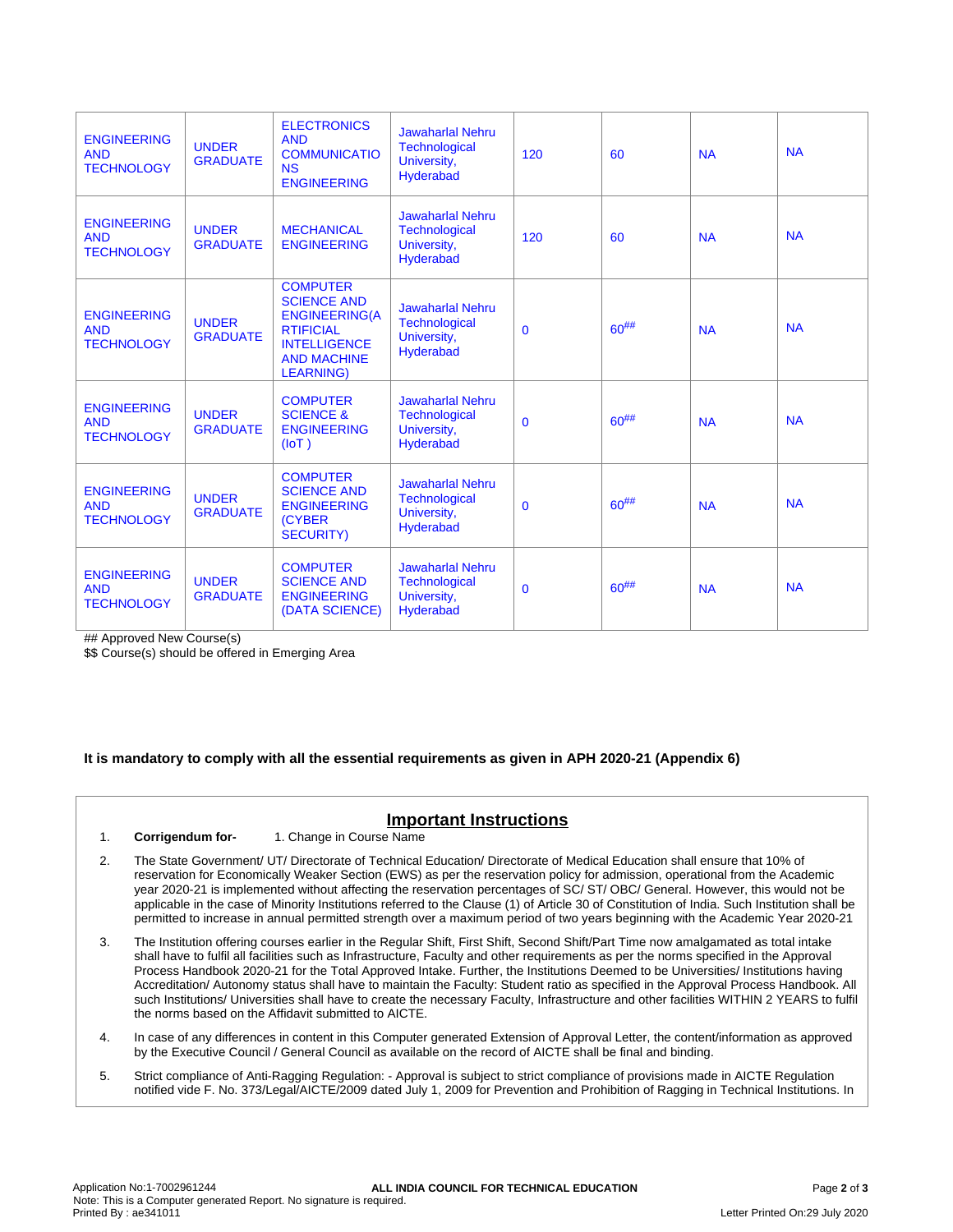case Institution fails to take adequate steps to Prevent Ragging or fails to act in accordance with AICTE Regulation or fails to punish perpetrators or incidents of Ragging, it will be liable to take any action as defined under clause 9(4) of the said Regulation.

> **Prof.Rajive Kumar Member Secretary, AICTE**

Copy to:

## **1. The Director Of Technical Education\*\*, Telangana**

- **2**. **The Registrar\*\*,** Jawaharlal Nehru Technological University, Hyderabad
- **3. The Principal / Director,** HYDERABAD INSTITUTE OF TECHNOLOGY AND MANAGEMENT Gowdavelly (V),, Medchal,Rangareddi, Telangana,501401

## **4. The Secretary / Chairman,** 1-1-191/A, 1ST FLOOR, ABOVE VYSYA BANK, CHIKKADAPALLY,RANGAREDDI Telangana,500020

**5. The Regional Officer,** All India Council for Technical Education First Floor, old BICARD Building Jawaharlal Nehru Technological University Masab Tank, Hyderabad-500076

## **6. Guard File(AICTE)**

Note: Validity of the Course details may be verified at <http://www.aicte-india.org/>

\*\* Individual Approval letter copy will not be communicated through Post/Email. However, consolidated list of Approved Institutions(bulk) will be shared through official Email Address to the concerned Authorities mentioned above.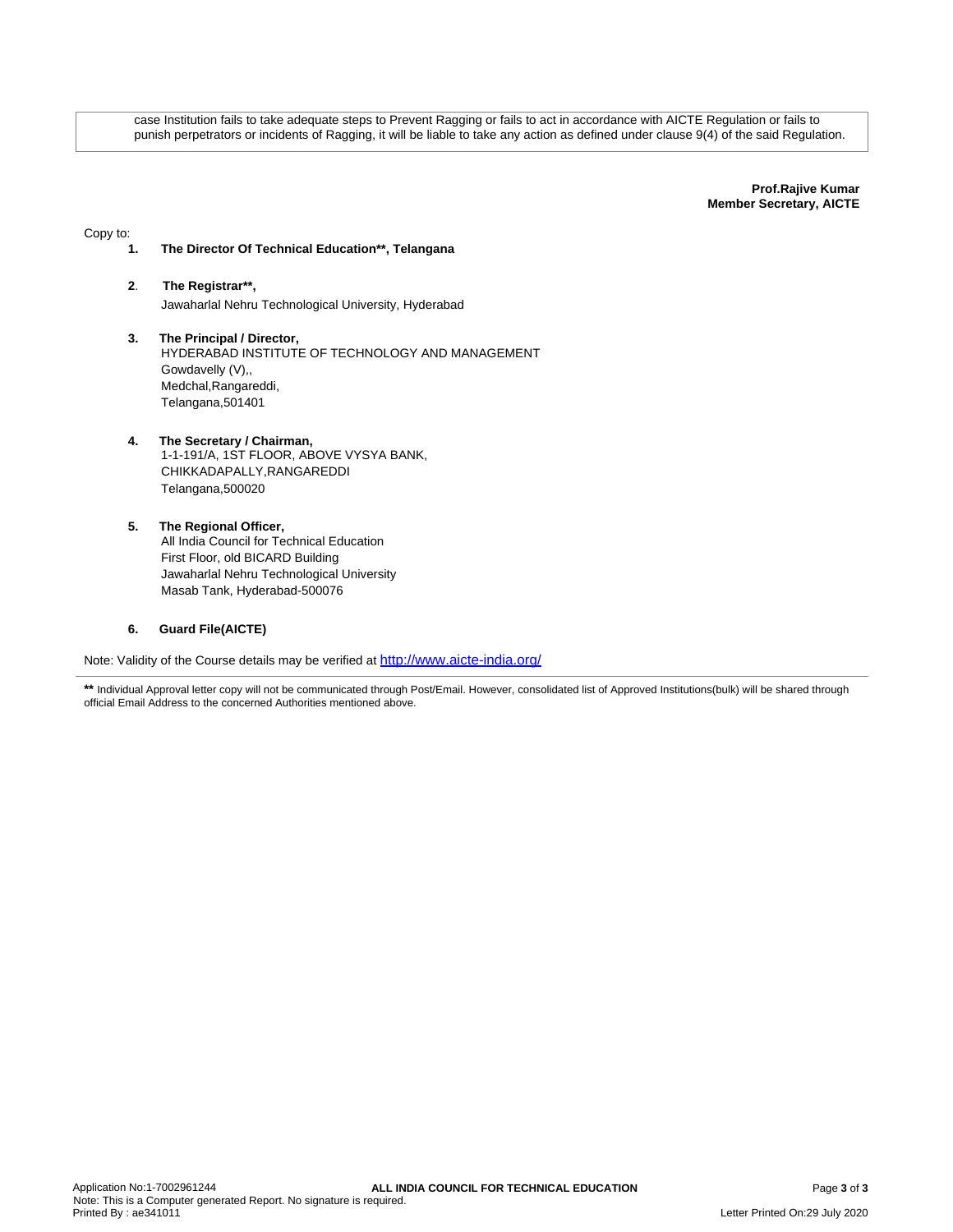**(A Statutory body under Ministry of HRD, Govt. of India)**

Nelson Mandela Marg,Vasant Kunj, New Delhi-110070 Website: [www.aicte-india.org](http://www.aicte-india.org)

## **APPROVAL PROCESS 2019-20**

**Extension of Approval (EoA)**

F.No. South-Central/1-4270898976/2019/EOA Date: 29-Apr-2019

To,

The Principal Secretary (Higher Education) Govt. of Telangana, D Block, 117 Telangana Secretariat, Hyderabad

## **Sub: Extension of Approval for the Academic Year 2019-20**

Ref: Application of the Institution for Extension of approval for the Academic Year 2019-20

Sir/Madam,

In terms of the provisions under the All India Council for Technical Education (Grant of Approvals for Technical Institutions) Regulations 2018 notified by the Council vide notification number F.No.AB/AICTE/REG/2018 dated 31/12/2018 and norms standards, procedures and conditions prescribed by the Council from time to time, I am directed to convey the approval to

| <b>Permanent Id</b>      | 1-3107881                                                         | <b>Application Id</b>        | 1-4270898976                                                                                           |
|--------------------------|-------------------------------------------------------------------|------------------------------|--------------------------------------------------------------------------------------------------------|
| Name of the Institute    | <b>HYDERABAD INSTITUTE OF</b><br><b>TECHNOLOGY AND MANAGEMENT</b> | Name of the Society/Trust    | <b>ROYAL EDUCATIONAL SOCIETY</b>                                                                       |
| <b>Institute Address</b> | <b>GOWDAVELLY (V),, MEDCHAL,</b><br>RANGAREDDI, Telangana, 501401 | <b>Society/Trust Address</b> | 1-1-191/A, 1ST FLOOR, ABOVE<br><b>VYSYA</b><br>BANK,, CHIKKADAPALLY, RANGARE<br>DDI, Telangana, 500020 |
| <b>Institute Type</b>    | <b>Unaided - Private</b>                                          | Region                       | South-Central                                                                                          |

| <b>Opted for Change from</b>       | <b>No</b> | <b>Change from Women to Co-Ed</b>     | <b>NA</b> |
|------------------------------------|-----------|---------------------------------------|-----------|
| Women to Co-Ed and vice            |           | and vice versa Approved or            |           |
| versa                              |           | <b>Not</b>                            |           |
| <b>Opted for Change of Name</b>    | <b>No</b> | <b>Change of Name Approved or</b>     | <b>NA</b> |
|                                    |           | <b>Not</b>                            |           |
| <b>Opted for Change of</b>         | <b>No</b> | <b>Change of Site/Location</b>        | <b>NA</b> |
| <b>Site/Location</b>               |           | <b>Approved or Not</b>                |           |
| <b>Opted for Conversion from</b>   | <b>No</b> | <b>Conversion for Degree to</b>       | <b>NA</b> |
| Degree to Diploma or vice          |           | Diploma or vice versa                 |           |
| versa                              |           | <b>Approved or Not</b>                |           |
| <b>Opted for Organization Name</b> | <b>No</b> | <b>Change of Organization Name</b>    | <b>NA</b> |
| Change                             |           | <b>Approved or Not</b>                |           |
| <b>Opted for Merger of</b>         | <b>No</b> | <b>Merger of Institution Approved</b> | <b>NA</b> |
| <b>Institution</b>                 |           | or Not                                |           |
| <b>Opted for Introduction of</b>   | <b>No</b> | <b>Introduction of Program/Level</b>  | <b>NA</b> |
| <b>New Program/Level</b>           |           | <b>Approved or Not</b>                |           |

**To conduct following Courses with the Intake indicated below for the Academic Year 2019-20**

| Program                                               | Shift | Level                                      | Course                                                      | FT/PT+    | Body<br>⋦<br>Affiliating<br>(Univ/Body                  | <b>b</b><br>yed<br>ē<br>윤<br>₹<br>$\circ$<br>Intake<br>ග<br>201 | roval<br>Appr<br>9ű<br>NRI<br>Statu | <b>Status</b><br>Ğulf<br>ಕ<br>∽<br>Ξ<br>J / FN<br>quota/ O<br>Approval |
|-------------------------------------------------------|-------|--------------------------------------------|-------------------------------------------------------------|-----------|---------------------------------------------------------|-----------------------------------------------------------------|-------------------------------------|------------------------------------------------------------------------|
| <b>ENGINEERING</b><br><b>AND</b><br><b>TECHNOLOGY</b> | 1st   | <b>UNDER</b><br><b>GRADUA</b><br>TE        | <b>COMPUTER</b><br><b>SCIENCE AND</b><br><b>ENGINEERING</b> | <b>FT</b> | Jawaharlal Nehru Technological<br>University, Hyderabad | 120                                                             | <b>NA</b>                           | <b>NA</b>                                                              |
| <b>ENGINEERING</b><br><b>AND</b><br><b>TECHNOLOGY</b> | 1st   | <b>UNDER</b><br><b>GRADUA</b><br><b>TE</b> | <b>ELECTRICAL</b><br><b>AND</b>                             | <b>FT</b> | Jawaharlal Nehru Technological<br>University, Hyderabad | 60                                                              | <b>NA</b>                           | <b>NA</b>                                                              |

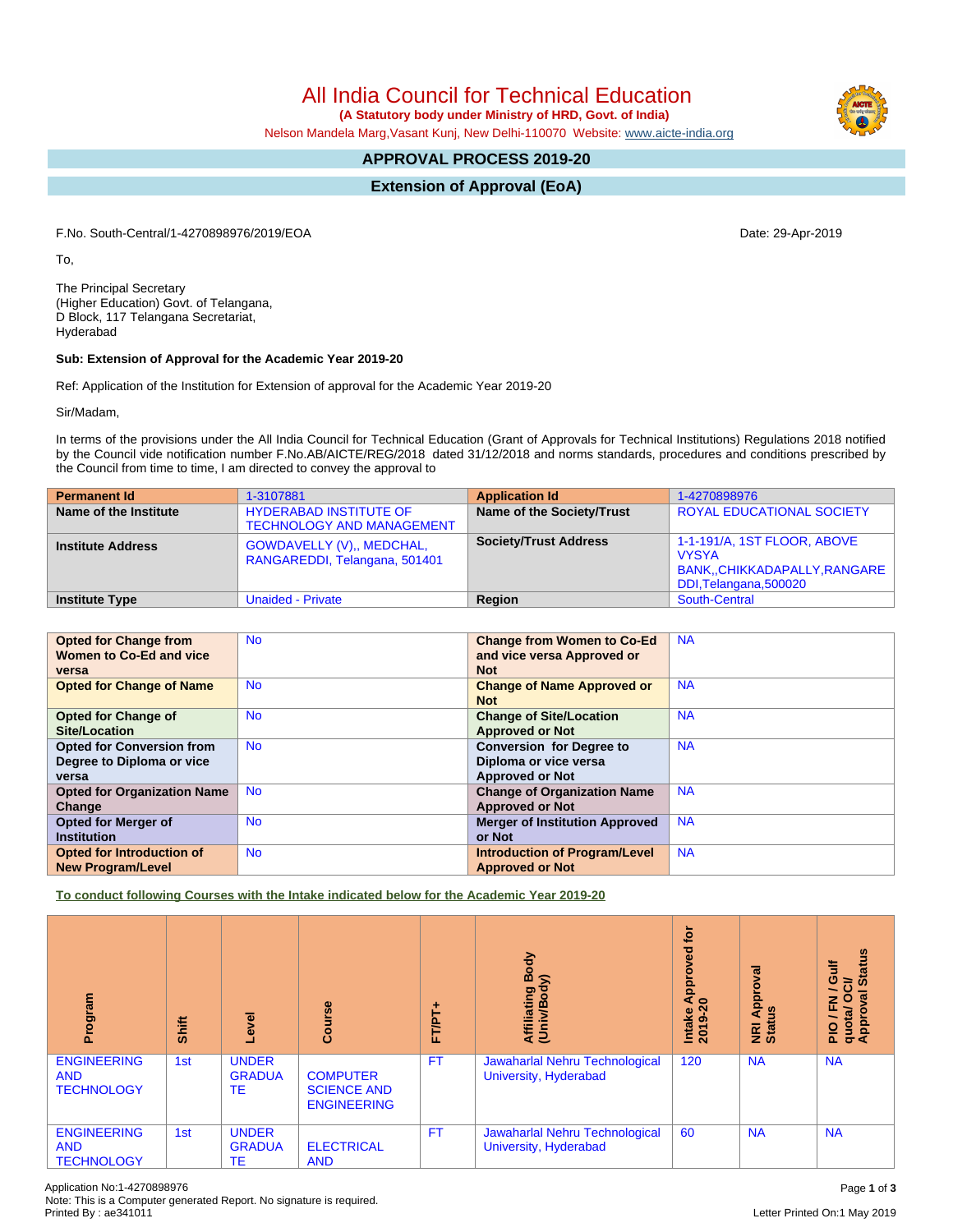|                                                       |     |                                     | <b>ELECTRONICS</b><br><b>ENGINEERING</b>                                                   |           |                                                         |     |           |           |
|-------------------------------------------------------|-----|-------------------------------------|--------------------------------------------------------------------------------------------|-----------|---------------------------------------------------------|-----|-----------|-----------|
| <b>ENGINEERING</b><br><b>AND</b><br><b>TECHNOLOGY</b> | 1st | <b>UNDER</b><br><b>GRADUA</b><br>ТE | <b>ELECTRONICS</b><br><b>AND</b><br><b>COMMUNICATIO</b><br><b>NS</b><br><b>ENGINEERING</b> | <b>FT</b> | Jawaharlal Nehru Technological<br>University, Hyderabad | 120 | <b>NA</b> | <b>NA</b> |
| <b>ENGINEERING</b><br><b>AND</b><br><b>TECHNOLOGY</b> | 1st | <b>UNDER</b><br><b>GRADUA</b><br>ТE | <b>MECHANICAL</b><br><b>ENGINEERING</b>                                                    | FT.       | Jawaharlal Nehru Technological<br>University, Hyderabad | 120 | <b>NA</b> | <b>NA</b> |

+FT –Full Time,PT-Part Time

# Punitive Action against the Institute

In case of any differences in content in this Computer generated Extension of Approval Letter, the content/information as approved by the Executive Council / General Council as available on the record of AICTE shall be final and binding.

Strict compliance of Anti-Ragging Regulation: - Approval is subject to strict compliance of provisions made in AICTE Regulation notified vide F. No. 37- 3/Legal/AICTE/2009 dated July 1, 2009 for Prevention and Prohibition of Ragging in Technical Institutions. In case Institution fails to take adequate steps to Prevent Ragging or fails to act in accordance with AICTE Regulation or fails to punish perpetrators or incidents of Ragging, it will be liable to take any action as defined under clause 9(4) of the said Regulation.

**It is mandatory to comply all the essential requirements as given in APH 2019-20(appendix 6)**

## **Note: The Institute shall submit Compliance of all deficiencies as mentioned in Speaking Order.**

NOTE: If the State Government / UT / DTE / DME has a reservation policy for admission in Technical Education Institutes and the same is applicable to Private & Self-financing Technical Institutions, then the State Government / UT/ DTE / DME shall ensure that 10 % of Reservation for EWS would be operational from the Academic year 2019-20 without affecting the percentage reservations of SC/ST/OBC/General . However, this would not be applicable in the case of Minority Institutions referred to the clause (1) of Article 30 of **Constitution of India.**

> **Prof. A.P Mittal Member Secretary, AICTE**

Copy to:

- **1. The Director Of Technical Education\*\*, Telangana**
- **2. The Registrar\*\*,** Jawaharlal Nehru Technological University, Hyderabad
- **3. The Principal / Director,** Hyderabad Institute Of Technology And Management Gowdavelly (V),, Medchal,Rangareddi, Telangana,501401

## **4. The Secretary / Chairman,**

Royal Educational Society 1-1-191/A, 1St Floor, Above Vysya Bank,. Chikkadapally,Rangareddi, Telangana,500020

## **5. The Regional Officer,**

All India Council for Technical Education First Floor, old BICARD Building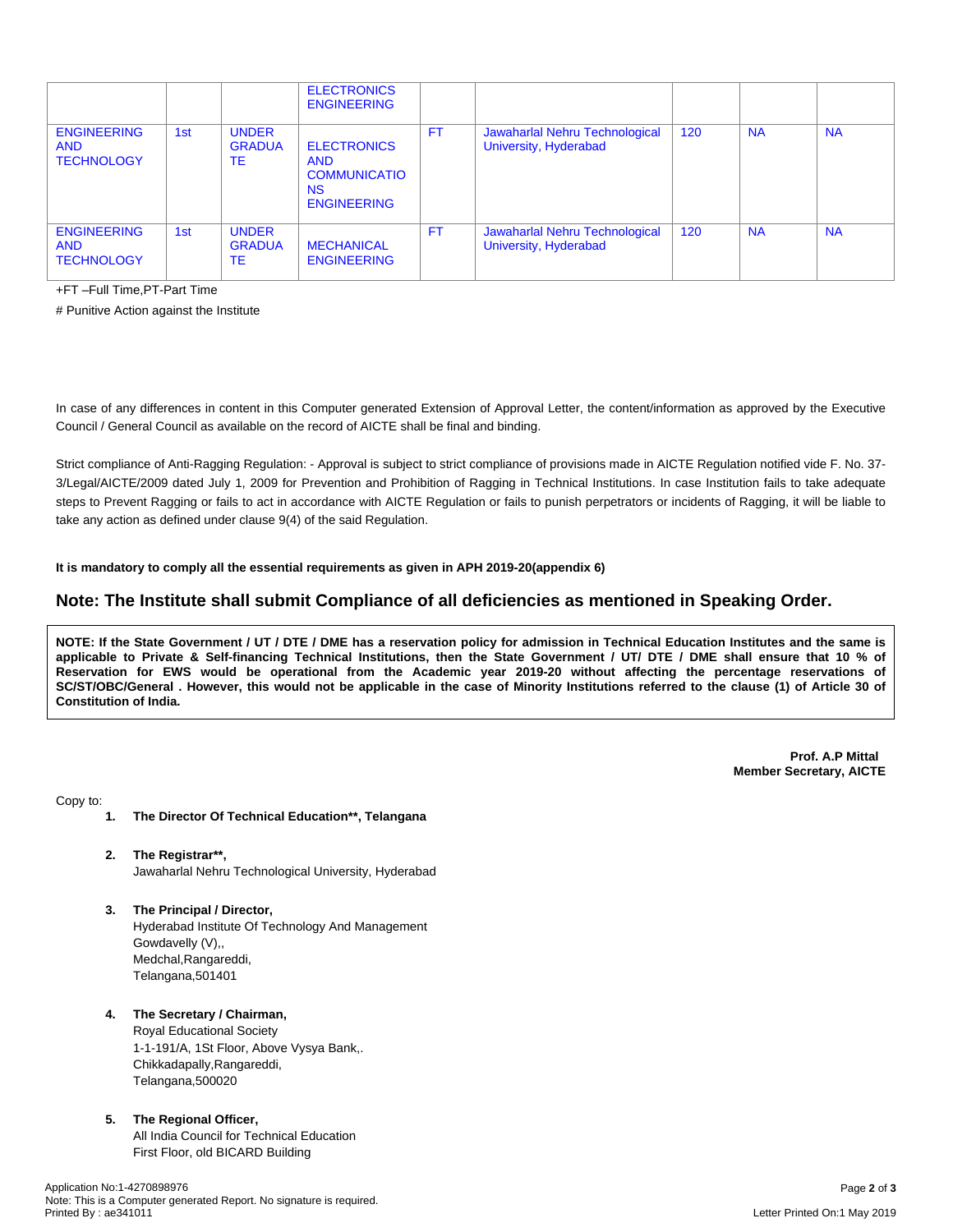Jawaharlal Nehru Technological University Masab Tank, Hyderabad-500076

## **6. Guard File(AICTE)**

Note: Validity of the Course details may be verified at  $\frac{http://www.aicte-india.org/}{http://www.aicte-india.org/}$  $\frac{http://www.aicte-india.org/}{http://www.aicte-india.org/}$  $\frac{http://www.aicte-india.org/}{http://www.aicte-india.org/}$ 

\*\* Individual Approval letter copy will not be communicated through Post/Email. However, consolidated list of Approved Institutions(bulk) will be shared through official Email Address to the concerned Authorities mentioned above.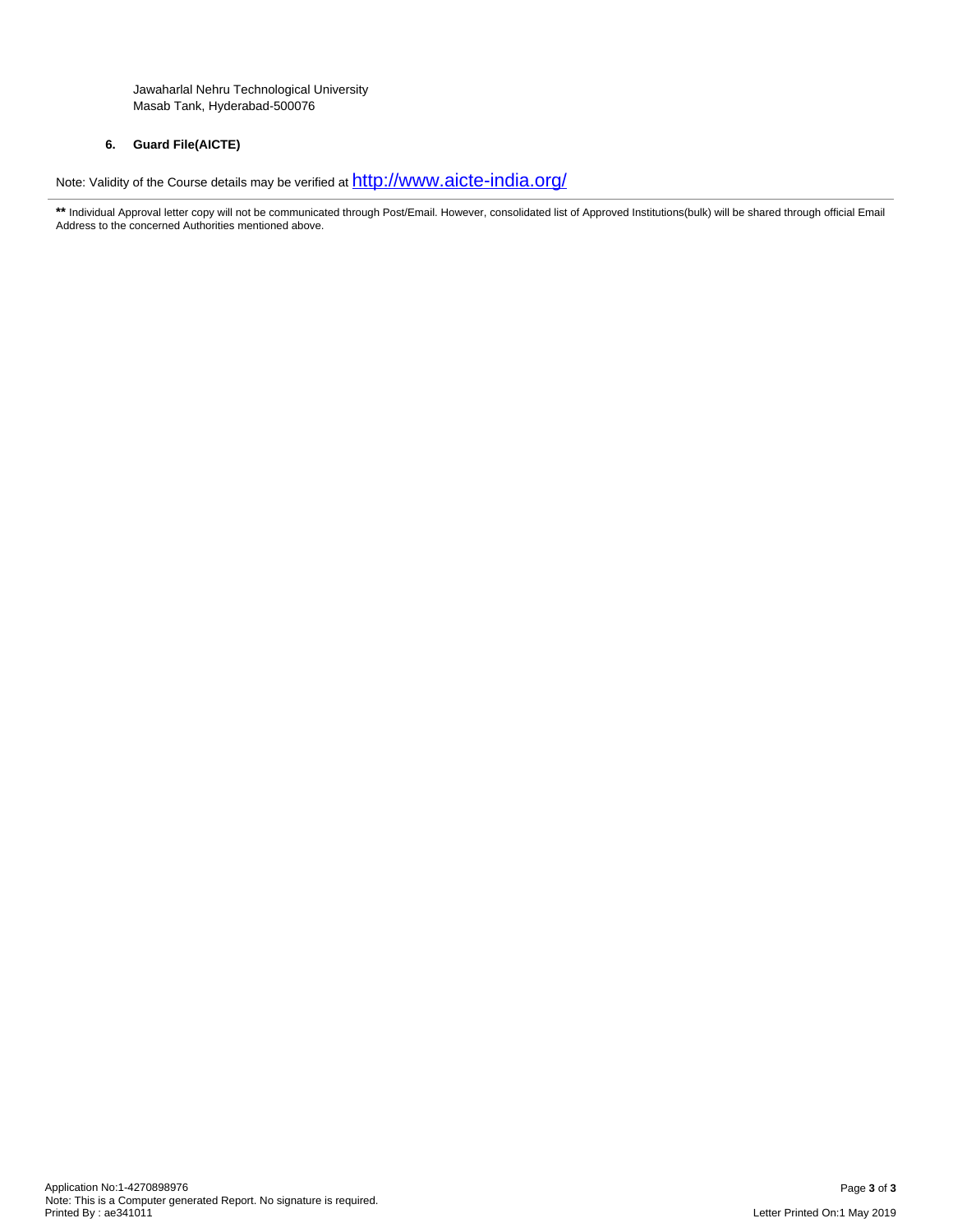**(A Statutory body under Ministry of HRD, Govt. of India)**

Nelson Mandela Marg,Vasant Kunj, New Delhi-110070 Website: [www.aicte-india.org](http://www.aicte-india.org)

## **APPROVAL PROCESS 2018-19**

**Extension of Approval (EoA)**

F.No. South-Central/1-3515729364/2018/EOA Date: 16-Apr-2018

To,

The Principal Secretary (Higher Education) Govt. of Telangana, D Block, 117 Telangana Secretariat, Hyderabad

## **Sub: Extension of Approval for the Academic Year 2018-19**

Ref: Application of the Institution for Extension of approval for the Academic Year 2018-19

Sir/Madam,

In terms of the provisions under the All India Council for Technical Education (Grant of Approvals for Technical Institutions) Regulations 2016 notified by the Council vide notification number F.No.AB/AICTE/REG/2016 dated 30/11/2016 and amended on December 5, 2017 and norms standards, procedures and conditions prescribed by the Council from time to time, I am directed to convey the approval to

| <b>Permanent Id</b>      | 1-3107881                                                         | <b>Application Id</b>        | 1-3515729364                                                                                           |
|--------------------------|-------------------------------------------------------------------|------------------------------|--------------------------------------------------------------------------------------------------------|
| Name of the Institute    | <b>HYDERABAD INSTITUTE OF</b><br><b>TECHNOLOGY AND MANAGEMENT</b> | Name of the Society/Trust    | ROYAL EDUCATIONAL SOCIETY                                                                              |
| <b>Institute Address</b> | GOWDAVELLY (V),, MEDCHAL,<br>RANGAREDDI, Telangana, 501401        | <b>Society/Trust Address</b> | 1-1-191/A, 1ST FLOOR, ABOVE<br><b>VYSYA</b><br>BANK,, CHIKKADAPALLY, RANGAR<br>EDDI, Telangana, 500020 |
| <b>Institute Type</b>    | <b>Unaided - Private</b>                                          | Region                       | South-Central                                                                                          |

| <b>Opted for Change from</b>       | <b>No</b> | <b>Change from Women to Co-Ed</b>  | <b>NA</b> |
|------------------------------------|-----------|------------------------------------|-----------|
| Women to Co-Ed and vice            |           | and vice versa Approved or         |           |
| versa                              |           | <b>Not</b>                         |           |
| <b>Opted for Change of Name</b>    | <b>No</b> | <b>Change of Name Approved or</b>  | <b>NA</b> |
|                                    |           | <b>Not</b>                         |           |
| <b>Opted for Change of Site</b>    | <b>No</b> | <b>Change of Site Approved or</b>  | <b>NA</b> |
|                                    |           | <b>Not</b>                         |           |
| <b>Opted for Conversion from</b>   | <b>No</b> | <b>Conversion for Degree to</b>    | <b>NA</b> |
| Degree to Diploma or vice          |           | Diploma or vice versa              |           |
| versa                              |           | <b>Approved or Not</b>             |           |
| <b>Opted for Organization Name</b> | <b>No</b> | <b>Change of Organization Name</b> | <b>NA</b> |
| Change                             |           | <b>Approved or Not</b>             |           |

**To conduct following Courses with the Intake indicated below for the Academic Year 2018-19**

| Program                                               | Shift | <b>Level</b>                    | rse<br>ပ္ပြ                                                                      | FT/PT+    | Body<br>Affiliating Be<br>(Univ/Body)                                    | tor<br>yed<br>Approv<br>ၜ<br>$2018 - 1$<br>Intake | Approval<br><b>Status</b><br>$\overline{g}$ | g<br>青<br><b>State</b><br>ဖ<br>ಕ<br>∽<br>Ō<br>g<br>준<br>quota/<br>Appro<br>$\frac{1}{2}$ | <b>rogram</b><br>Status*<br>Collaboration<br>ख़<br><b>Twining</b><br>Approval<br>Foreign |
|-------------------------------------------------------|-------|---------------------------------|----------------------------------------------------------------------------------|-----------|--------------------------------------------------------------------------|---------------------------------------------------|---------------------------------------------|------------------------------------------------------------------------------------------|------------------------------------------------------------------------------------------|
| <b>ENGINEERING</b><br><b>AND</b><br><b>TECHNOLOGY</b> | 1st   | <b>UNDER</b><br><b>GRADUATE</b> | <b>COMPUTER</b><br><b>SCIENCE AND</b><br><b>ENGINEERING</b>                      | <b>FT</b> | <b>Jawaharlal Nehru</b><br><b>Technological University,</b><br>Hyderabad | 120                                               | <b>NA</b>                                   | <b>NA</b>                                                                                | <b>NA</b>                                                                                |
| <b>ENGINEERING</b><br><b>AND</b><br><b>TECHNOLOGY</b> | 1st   | <b>UNDER</b><br><b>GRADUATE</b> | <b>ELECTRICAL AND</b><br><b>ELECTRONICS</b><br><b>ENGINEERING</b>                | FT.       | <b>Jawaharlal Nehru</b><br><b>Technological University,</b><br>Hyderabad | 60                                                | <b>NA</b>                                   | <b>NA</b>                                                                                | <b>NA</b>                                                                                |
| <b>ENGINEERING</b><br><b>AND</b><br><b>TECHNOLOGY</b> | 1st   | <b>UNDER</b><br><b>GRADUATE</b> | <b>ELECTRONICS</b><br><b>AND</b><br><b>COMMUNICATION</b><br><b>S ENGINEERING</b> | <b>FT</b> | <b>Jawaharlal Nehru</b><br><b>Technological University,</b><br>Hyderabad | 120                                               | <b>NA</b>                                   | <b>NA</b>                                                                                | <b>NA</b>                                                                                |

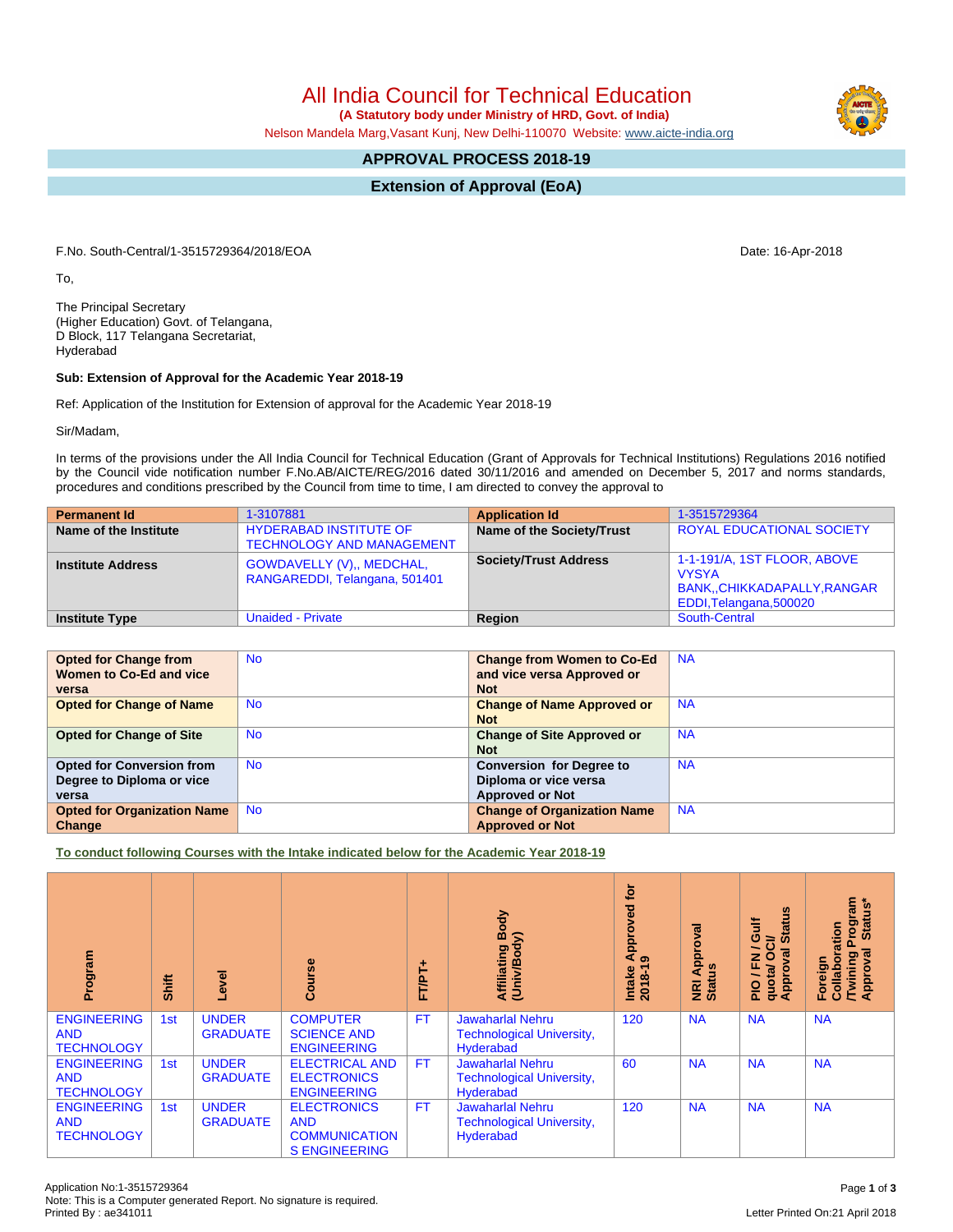| <b>ENGINEERING</b> | 1st | <b>UNDER</b>    | <b>MECHANICAL</b>  | Jawaharlal Nehru                 | <b>NA</b> | N | $N_A$ |
|--------------------|-----|-----------------|--------------------|----------------------------------|-----------|---|-------|
| <b>AND</b>         |     | <b>GRADUATE</b> | <b>ENGINEERING</b> | <b>Technological University,</b> |           |   |       |
| <b>TECHNOLOGY</b>  |     |                 |                    | <b>Hyderabad</b>                 |           |   |       |

+FT –Full Time,PT-Part Time

# Punitive Action against the Institute

## **Course(s) Applied for Closure by the Institute for the Academic Year 2018-19**

| Program                                               | <b>Shift</b>    | Level                          | <b>Course</b>                                                      | $FT/PT+$  | <b>Affiliating Body (Univ/Body)</b>                                      | <b>Course Closure</b><br><b>Status</b> |
|-------------------------------------------------------|-----------------|--------------------------------|--------------------------------------------------------------------|-----------|--------------------------------------------------------------------------|----------------------------------------|
| <b>ENGINEERING</b><br><b>AND</b><br><b>TECHNOLOGY</b> | 1 <sub>st</sub> | <b>POST</b><br><b>GRADUATE</b> | <b>VLSI SYSTEM</b><br><b>DESIGN</b>                                | <b>FT</b> | Jawaharlal Nehru<br><b>Technological University,</b><br>Hyderabad        | Approved                               |
| <b>ENGINEERING</b><br><b>AND</b><br><b>TECHNOLOGY</b> | 1 <sub>st</sub> | <b>POST</b><br><b>GRADUATE</b> | <b>COMPUTER</b><br><b>SCIENCE AND</b><br><b>ENGINEERING</b>        | <b>FT</b> | <b>Jawaharlal Nehru</b><br><b>Technological University,</b><br>Hyderabad | Approved                               |
| <b>ENGINEERING</b><br><b>AND</b><br><b>TECHNOLOGY</b> | 1 <sub>st</sub> | <b>POST</b><br><b>GRADUATE</b> | <b>ADVANCED</b><br><b>MANUFACTURING</b><br><b>SYSTEMS</b>          | <b>FT</b> | <b>Jawaharlal Nehru</b><br><b>Technological University,</b><br>Hyderabad | Approved                               |
| <b>ENGINEERING</b><br><b>AND</b><br><b>TECHNOLOGY</b> | 1 <sub>st</sub> | <b>POST</b><br><b>GRADUATE</b> | <b>POWER</b><br><b>ELECTRONICS AND</b><br><b>ELECTRICAL DRIVES</b> | <b>FT</b> | <b>Jawaharlal Nehru</b><br><b>Technological University,</b><br>Hyderabad | Approved                               |

+FT-Full Time,PT-Part Time

In case of any differences in content in this Computer generated Extension of Approval Letter, the content/information as approved by the Executive Council / General Council as available on the record of AICTE shall be final and binding.

Strict compliance of Anti-Ragging Regulation: - Approval is subject to strict compliance of provisions made in AICTE Regulation notified vide F. No. 37-3/Legal/AICTE/2009 dated July 1, 2009 for Prevention and Prohibition of Ragging in Technical Institutions. In case Institution fails to take adequate steps to Prevent Ragging or fails to act in accordance with AICTE Regulation or fails to punish perpetrators or incidents of Ragging, it will be liable to take any action as defined under clause 9(4) of the said Regulation.

## **Note:The Institute shall submit Compliance of all deficiencies as mentioned in Speaking Order.**

**Prof. A.P Mittal Member Secretary, AICTE**

Copy to:

- 1. The Regional Officer, All India Council for Technical Education First Floor, old BICARD Building Jawaharlal Nehru Technological University Masab Tank, Hyderabad-500076
- 2. The Director Of Technical Education\*\*, Telangana
- 3. The Registrar\*\*, Jawaharlal Nehru Technological University, Hyderabad
- 4. The Principal / Director, HYDERABAD INSTITUTE OF TECHNOLOGY AND MANAGEMENT GOWDAVELLY (V),, MEDCHAL,RANGAREDDI, Telangana,501401
- 5. The Secretary / Chairman, ROYAL EDUCATIONAL SOCIETY 1-1-191/A, 1ST FLOOR, ABOVE VYSYA BANK,, CHIKKADAPALLY,RANGAREDDI, Telangana,500020
- 6. Guard File(AICTE)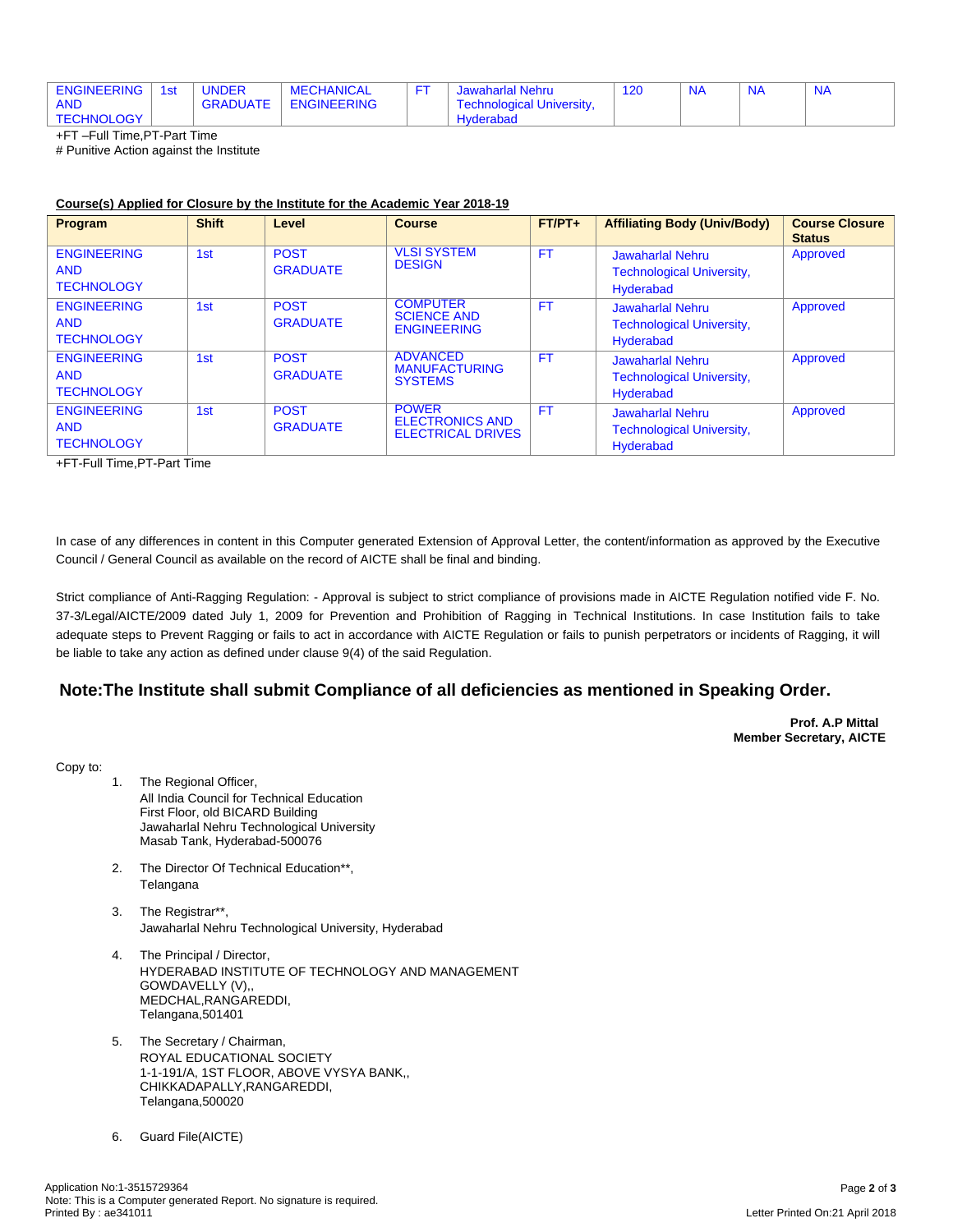**\*\*** Individual Approval letter copy will not be communicated through Post/Email. However, consolidated list of Approved Institutions(bulk) will be shared through official Email Address to the concerned Authorities mentioned above.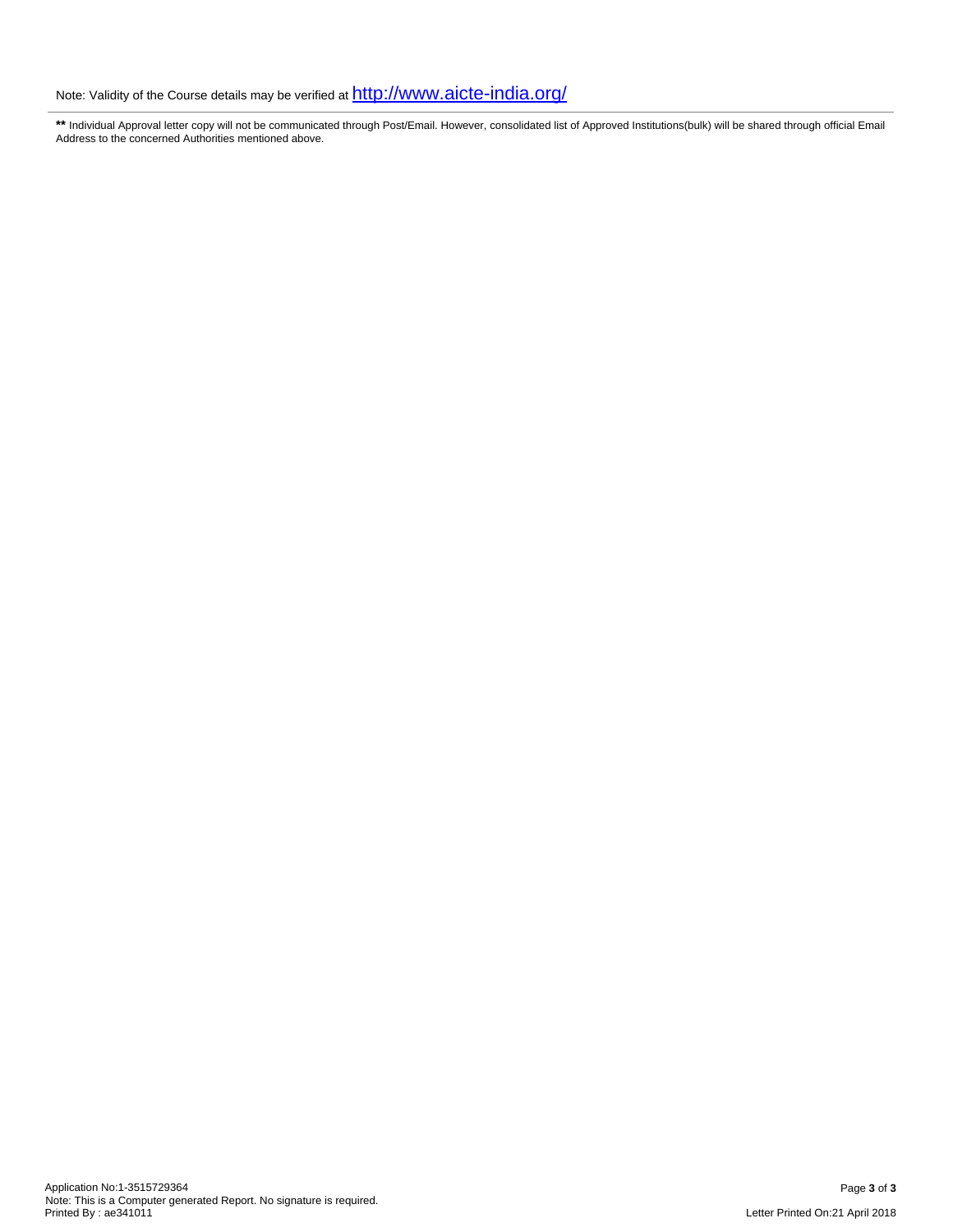

(A Statutory body under Ministry of HRD, Govt. of India)

Nelson Mandela MargVasant Kunj, New Delhi-110067 PHONE: 23724151/52/53/54/55/56/57 FAX: 011-23724183 [www.aicte-India.org](http://www.aicte-india.org/)

F.No. South-Central/1-3330443953/2017/EOA Date: 30-Mar-2017

To,

The Principal Secretary (Higher Education) Govt. of Telangana, D Block, 117 Telangana Secretariat, Hyderabad

### **Sub: Extension of approval for the academic year 2017-18**

Ref: Application of the Institution for Extension of approval for the academic year 2017-18

Sir/Madam,

In terms of the provisions under the All India Council for Technical Education (Grant of Approvals for Technical Institutions) Regulations 2016 notified by the Council vide notification number F.No.AB/AICTE/REG/2016 dated 30/11/2016 and norms standards, procedures and conditions prescribed by the Council from time to time, I am directed to convey the approval to

| Permanent Id                 | 1-3107881                                                     | Application Id        | 1-3330443953                                                                             |
|------------------------------|---------------------------------------------------------------|-----------------------|------------------------------------------------------------------------------------------|
| Name of the Institute        | <b>HYDERABAD INSTITUTE OF</b><br>TECHNOLOGY AND<br>MANAGEMENT | Institute Address     | GOWDAVELLY (V),, MEDCHAL, RANGAREDDI,<br>Telangana, 501401                               |
| Name of the<br>Society/Trust | ROYAL EDUCATIONAL<br><b>SOCIETY</b>                           | Society/Trust Address | 1-1-191/A, 1ST FLOOR, ABOVE VYSYA<br>BANK,,CHIKKADAPALLY,RANGAREDDI,Telangana,<br>500020 |
| <b>Institute Type</b>        | Unaided - Private                                             | Region                | South-Central                                                                            |

| Opted for change from<br>Women to Co-ed and<br>Vice versa | <b>No</b>      | Opted for change of<br>name                    | <b>No</b>      | Opted for change of<br>site                                    | No             |
|-----------------------------------------------------------|----------------|------------------------------------------------|----------------|----------------------------------------------------------------|----------------|
| Change from Women to<br>Co-ed approved and<br>Vice versa  | Not Applicable | Change of name<br>Approved                     | Not Applicable | Change of site<br>Approved                                     | Not Applicable |
| <b>Opted for Conversion</b><br>from degree to diploma     | No.            | Opted for Conversion<br>from diploma to degree | <b>No</b>      | Conversion (degree to<br>diploma or vice-a-<br>versa) Approved | Not Applicable |

To conduct following courses with the intake indicated below for the academic year 2017-18

| Application Id: 1-3330443953<br>Program             | <b>Shift</b> | Level                                        | Course                                              | jme<br>Full/Par            | Affiliating<br>Body                                              | tō<br>Approved<br>∼<br>Intake<br>Ó<br>201 | tō<br>roved<br>ā<br>$\infty$<br>Intake<br>$2017 -$ | status<br>Approval<br>$\overline{R}$ | Gulf quota/<br>status<br>$\overline{\phantom{0}}$<br>준<br>Approval<br>$\overline{Q}$ ਹੁੰ<br>$\overline{a}$ $\overline{o}$ | wining<br>pproval<br>arion<br>Program<br>Foreign<br>Collabor<br>status |
|-----------------------------------------------------|--------------|----------------------------------------------|-----------------------------------------------------|----------------------------|------------------------------------------------------------------|-------------------------------------------|----------------------------------------------------|--------------------------------------|---------------------------------------------------------------------------------------------------------------------------|------------------------------------------------------------------------|
| <b>ENGINEERIN</b><br>G AND<br><b>TECHNOLO</b><br>GY | 1st<br>Shift | <b>POS</b><br><b>GRA</b><br><b>DUA</b><br>TE | ADVANCED<br><b>MANUFACTURI</b><br><b>NG SYSTEMS</b> | <b>FULL</b><br><b>TIME</b> | Jawaharlal<br>Nehru<br>Technological<br>University,<br>Hyderabad | 24                                        | 24                                                 | <b>NA</b>                            | <b>NA</b>                                                                                                                 | <b>NA</b>                                                              |

Application Number: 1-3330443953 Page **1** of **3** Note: This is a Computer generated Report.No signature is required.

Printed By : AE341011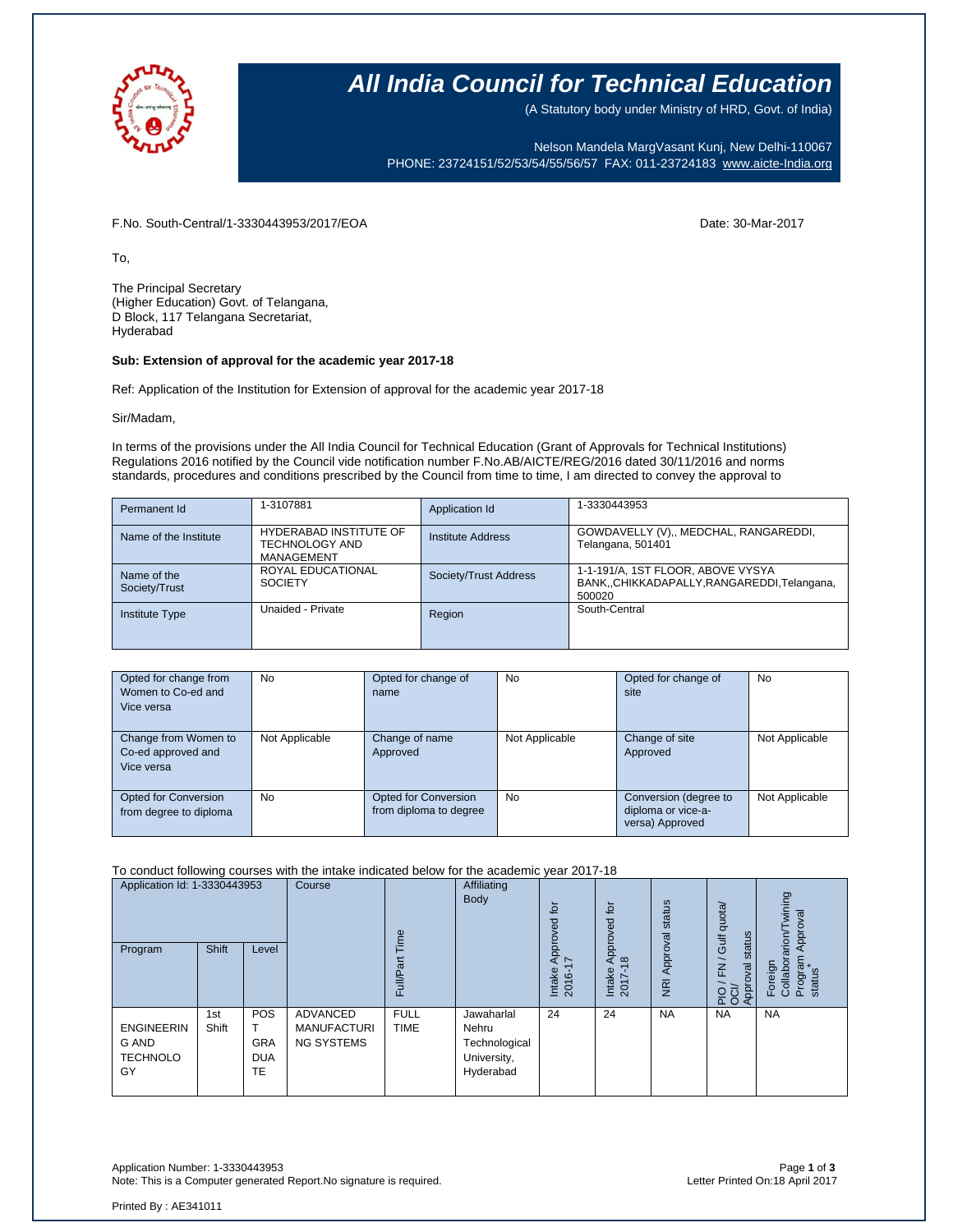

(A Statutory body under Ministry of HRD, Govt. of India)

Nelson Mandela MargVasant Kunj, New Delhi-110067 PHONE: 23724151/52/53/54/55/56/57 FAX: 011-23724183 [www.aicte-India.org](http://www.aicte-india.org/)

| <b>ENGINEERIN</b><br><b>G AND</b><br><b>TECHNOLO</b><br>GY | 1st<br>Shift | POS<br>T<br>GRA<br><b>DUA</b><br><b>TE</b>                   | <b>COMPUTER</b><br><b>SCIENCE AND</b><br><b>ENGINEERING</b>                                | <b>FULL</b><br><b>TIME</b> | Jawaharlal<br>Nehru<br>Technological<br>University,<br>Hyderabad | $\overline{18}$ | $\overline{18}$ | <b>NA</b> | <b>NA</b> | <b>NA</b> |
|------------------------------------------------------------|--------------|--------------------------------------------------------------|--------------------------------------------------------------------------------------------|----------------------------|------------------------------------------------------------------|-----------------|-----------------|-----------|-----------|-----------|
| <b>ENGINEERIN</b><br><b>G AND</b><br><b>TECHNOLO</b><br>GY | 1st<br>Shift | POS<br>T<br>GRA<br><b>DUA</b><br>TE                          | <b>POWER</b><br><b>ELECTRONICS</b><br><b>AND</b><br><b>ELECTRICAL</b><br><b>DRIVES</b>     | <b>FULL</b><br><b>TIME</b> | Jawaharlal<br>Nehru<br>Technological<br>University,<br>Hyderabad | $\overline{24}$ | $\overline{24}$ | <b>NA</b> | <b>NA</b> | <b>NA</b> |
| <b>ENGINEERIN</b><br><b>G AND</b><br><b>TECHNOLO</b><br>GY | 1st<br>Shift | POS<br>$\mathsf{T}$<br><b>GRA</b><br><b>DUA</b><br><b>TE</b> | <b>VLSI SYSTEM</b><br><b>DESIGN</b>                                                        | <b>FULL</b><br><b>TIME</b> | Jawaharlal<br>Nehru<br>Technological<br>University,<br>Hyderabad | $\overline{18}$ | $\overline{18}$ | <b>NA</b> | <b>NA</b> | <b>NA</b> |
| <b>ENGINEERIN</b><br><b>G AND</b><br><b>TECHNOLO</b><br>GY | 1st<br>Shift | <b>UND</b><br>ER<br><b>GRA</b><br><b>DUA</b><br><b>TE</b>    | <b>COMPUTER</b><br><b>SCIENCE AND</b><br><b>ENGINEERING</b>                                | <b>FULL</b><br><b>TIME</b> | Jawaharlal<br>Nehru<br>Technological<br>University,<br>Hyderabad | 120             | 120             | <b>NA</b> | <b>NA</b> | <b>NA</b> |
| <b>ENGINEERIN</b><br><b>G AND</b><br><b>TECHNOLO</b><br>GY | 1st<br>Shift | <b>UND</b><br>ER<br><b>GRA</b><br><b>DUA</b><br><b>TE</b>    | <b>ELECTRICAL</b><br><b>AND</b><br><b>ELECTRONICS</b><br><b>ENGINEERING</b>                | <b>FULL</b><br><b>TIME</b> | Jawaharlal<br>Nehru<br>Technological<br>University,<br>Hyderabad | 60              | 60              | <b>NA</b> | <b>NA</b> | <b>NA</b> |
| <b>ENGINEERIN</b><br><b>G AND</b><br><b>TECHNOLO</b><br>GY | 1st<br>Shift | <b>UND</b><br>ER<br><b>GRA</b><br><b>DUA</b><br><b>TE</b>    | <b>ELECTRONICS</b><br><b>AND</b><br><b>COMMUNICATI</b><br><b>ONS</b><br><b>ENGINEERING</b> | <b>FULL</b><br><b>TIME</b> | Jawaharlal<br>Nehru<br>Technological<br>University,<br>Hyderabad | 120             | 120             | <b>NA</b> | <b>NA</b> | <b>NA</b> |
| <b>ENGINEERIN</b><br><b>G AND</b><br><b>TECHNOLO</b><br>GY | 1st<br>Shift | <b>UND</b><br>ER<br><b>GRA</b><br><b>DUA</b><br><b>TE</b>    | <b>MECHANICAL</b><br><b>ENGINEERING</b>                                                    | <b>FULL</b><br><b>TIME</b> | Jawaharlal<br>Nehru<br>Technological<br>University,<br>Hyderabad | 180             | 180             | <b>NA</b> | <b>NA</b> | <b>NA</b> |

The above mentioned approval is subject to the condition that

HYDERABAD INSTITUTE OF TECHNOLOGY AND MANAGEMENT

shall follow and adhere to the Regulations, guidelines and directions issued by AICTE from time to time and the undertaking / affidavit given by the institution along with the application submitted by the institution on portal.

In case of any differences in content in this Computer generated Extension of Approval Letter, the content/information as approved by the Executive Council / General Council as available on the record of AICTE shall be final and binding.

Strict compliance of Anti-Ragging Regulation:- Approval is subject to strict compliance of provisions made in AICTE Regulation notified vide F. No. 37-3/Legal/AICTE/2009 dated July 1, 2009 for Prevention and Prohibition of Ragging in Technical Institutions. In case Institution fails to take adequate steps to Prevent Ragging or fails to act in accordance with AICTE Regulation or fails to punish perpetrators or incidents of Ragging, it will be liable to take any action as defined under clause 9(4) of the said Regulation.